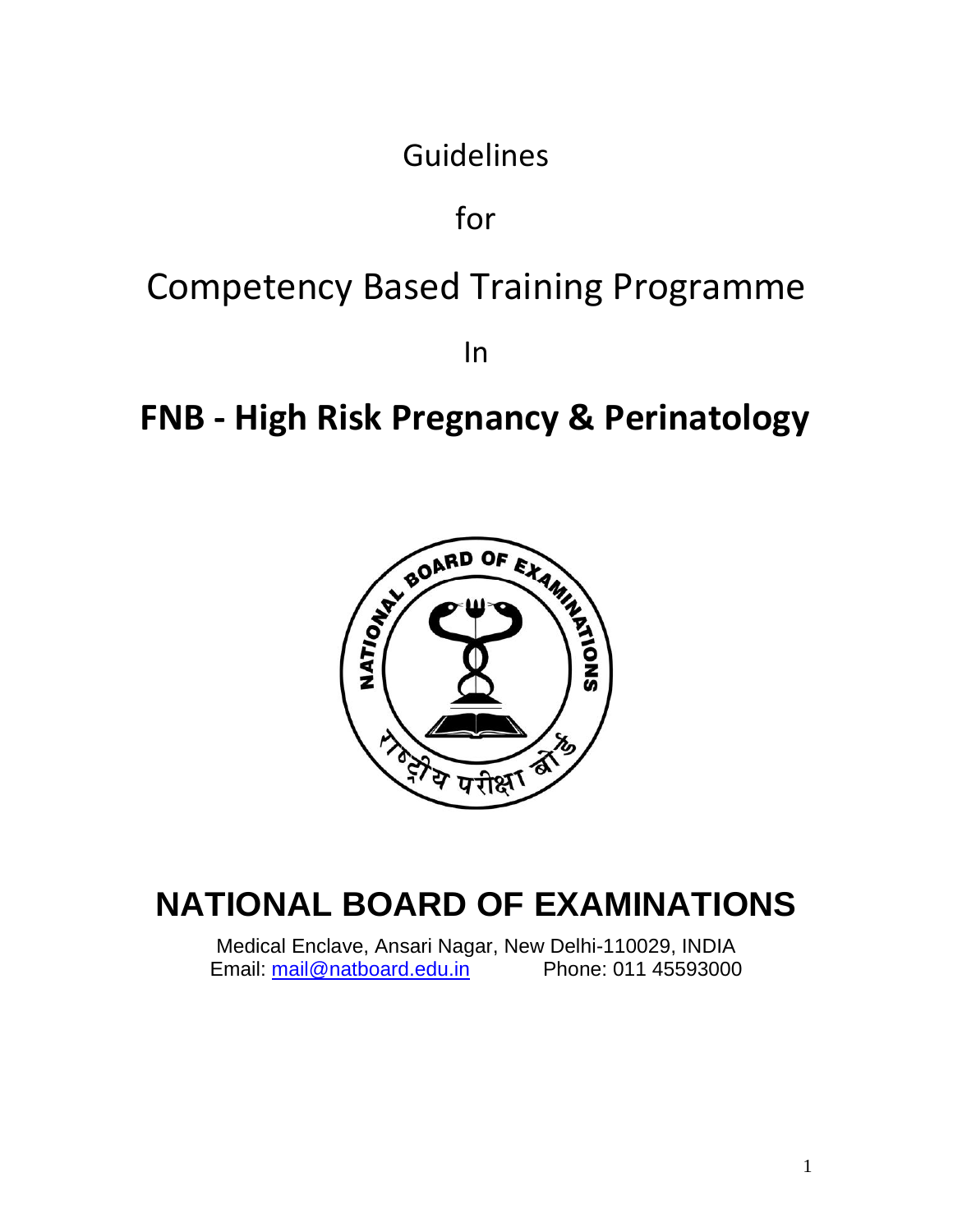# **CONTENTS**

- I. OBJECTIVES OF THE PROGRAMME
	- a) Programme goal
	- b) Programme objective
- II. ELIGIBILITY CRITERIA FOR ADMISSION
- III. TEACHING AND TRAINING ACTIVITIES
- IV. SYLLABUS
- V. LOG BOOK
- VI. NBE LEAVE GUIDELINES
- VII. EXAMINATION
	- a) FORMATIVE ASSESSMENT
	- b) FINAL THEORY & PRACTICAL
- VIII. RECOMMENDED TEXT BOOKS AND JOURNALS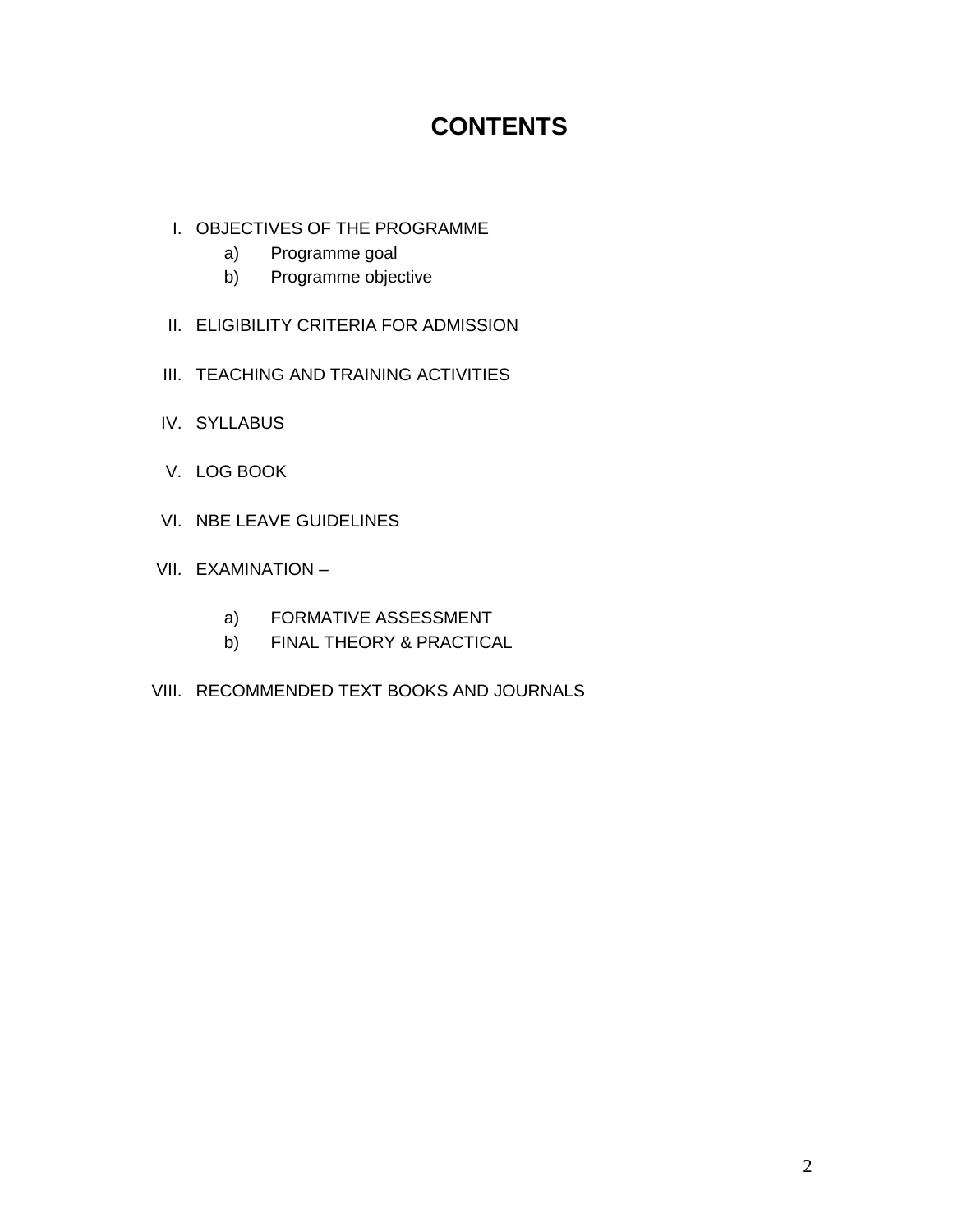# **PROGRAMME GOAL**

The goal of Fellowship in High Risk Pregnancy is to examine the full range of challenges in general obstetrics, medical complications of pregnancy, prenatal diagnosis, fetal disease, and management of labor and delivery.

# **PROGRAMME OBJECTIVES**

The objective of this fellowship is to train a specialist in the maternal and fetal aspects of High-Risk Obstetrics with skills and expertise to function as a consultant for general obstetricians and physicians from other disciplines that deal with complicated pregnancies.

The trainee will obtain the skills to diagnose complicated pregnancies and to manage these pregnancies with other specialists (such as anesthetists and neonatologists) and care-providers from other disciplines.

The specialist in High-Risk Obstetrics is expected to be able to function in a tertiary centre and to have the relevant clinical, academic and administrative esponsibilities of a specialist in such a centre.

This fellowship in Obstetrics and Gynecology includes hands-on training in the diagnosis and management of high-risk pregnancies and perinatology

Upon successful completion of training, the fellow will demonstrate the following:

- Knowledge of basic sciences and clinical sciences as applied to Maternal-Fetal medicine, understanding of the different research areas in the field and the methodology applied to these areas. The fellow should have the ability to learn and to acquire new skills and apply them to practice.
- The clinical skills of history taking, physical examination, laboratory test interpretation, ultrasound diagnosis, and genetics as applied to High-Risk Obstetrics .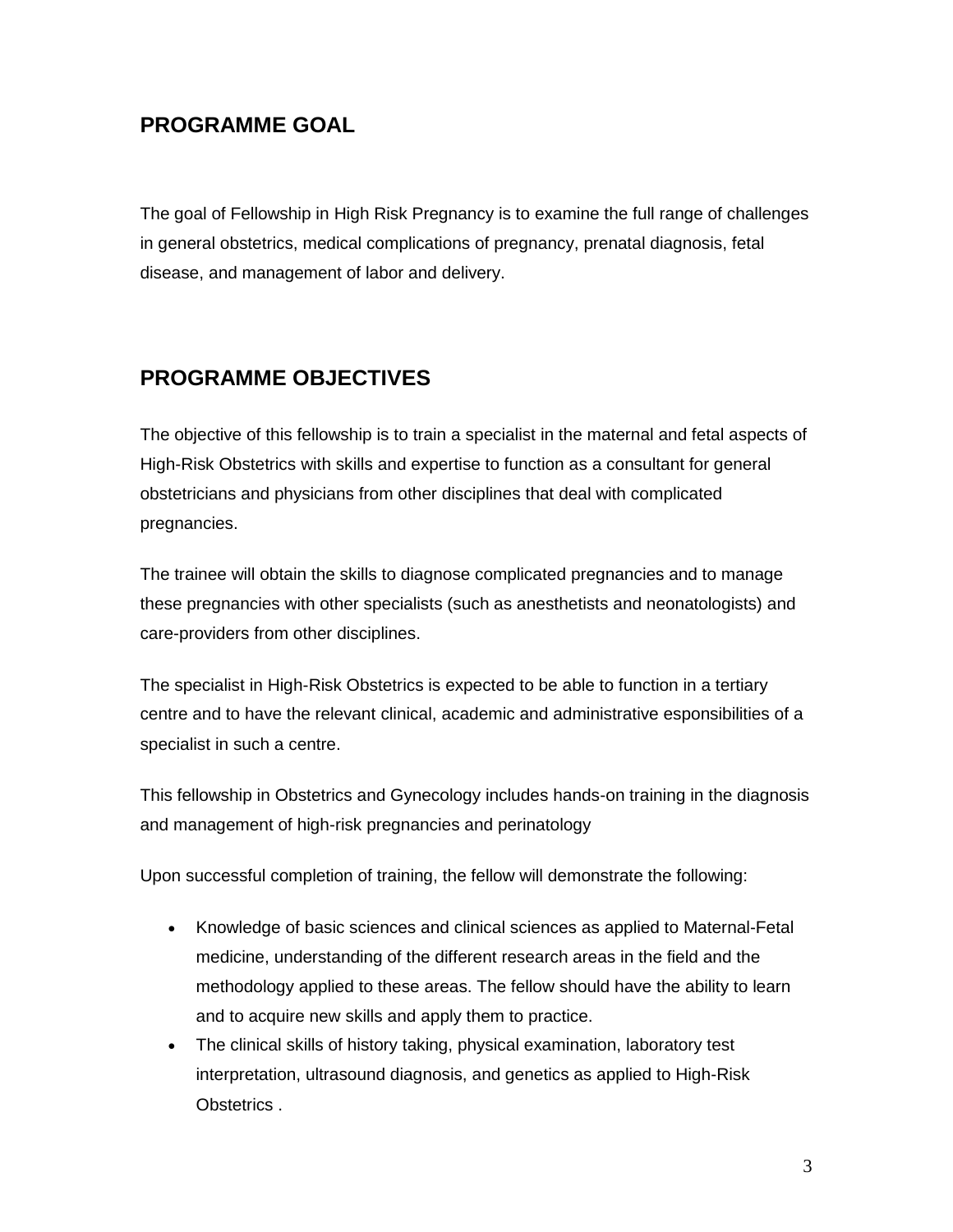- Perform and /or assist advanced diagnostic and therapeutic fetal procedures such as amniocentesis, CVS, amnio reduction, fetal blood sampling and laser ablation of placental anastomoses [optional].
- The ability to manage patients with complex medical and surgical diseases as well as patients with major obstetrical problems and fetal diseases and anomalies. To be able to provide comprehensive care in concert with other specialists and care providers. To be able to provide care in consultation antenatally as well as intrapartum and to provide prenatal diagnosis, fetal assessment and therapy together with planning postdelivery management both for mother and child.
- Have empathic and sensitive attitudes to patients, their families and other members of the medical team. To incorporate ethical approach to clinical problems. To develop communication skills enabling discussion of complex issues with patients and families as well as the ability to present complex patients and issues formally as presentation and informally to colleagues.
- Have an understanding of the organization of advanced obstetrics on all its levels (national, provincial, regional and hospital based) and to be able to take part in planning and administration of perinatal care.
- Formulate a relevant scientific clinical question and transform it into a research plan, perform the research and analyze the data obtained in a meaningful fashion resulting in scientific publication.
- Antenatal Care : High Risk Pregnancy and Team Concept,
- Insight into ICU / HDU Care What It Means,
- Electronic Fetal Monitoring*:* Antepartum and Intrapartum Use, Intrapartum Management of Labour – Use of a Partogram,
- Role of Neonatal Team in Optimizing Outcomes,
- Importance of a Holistic Approach Physician's Perspective.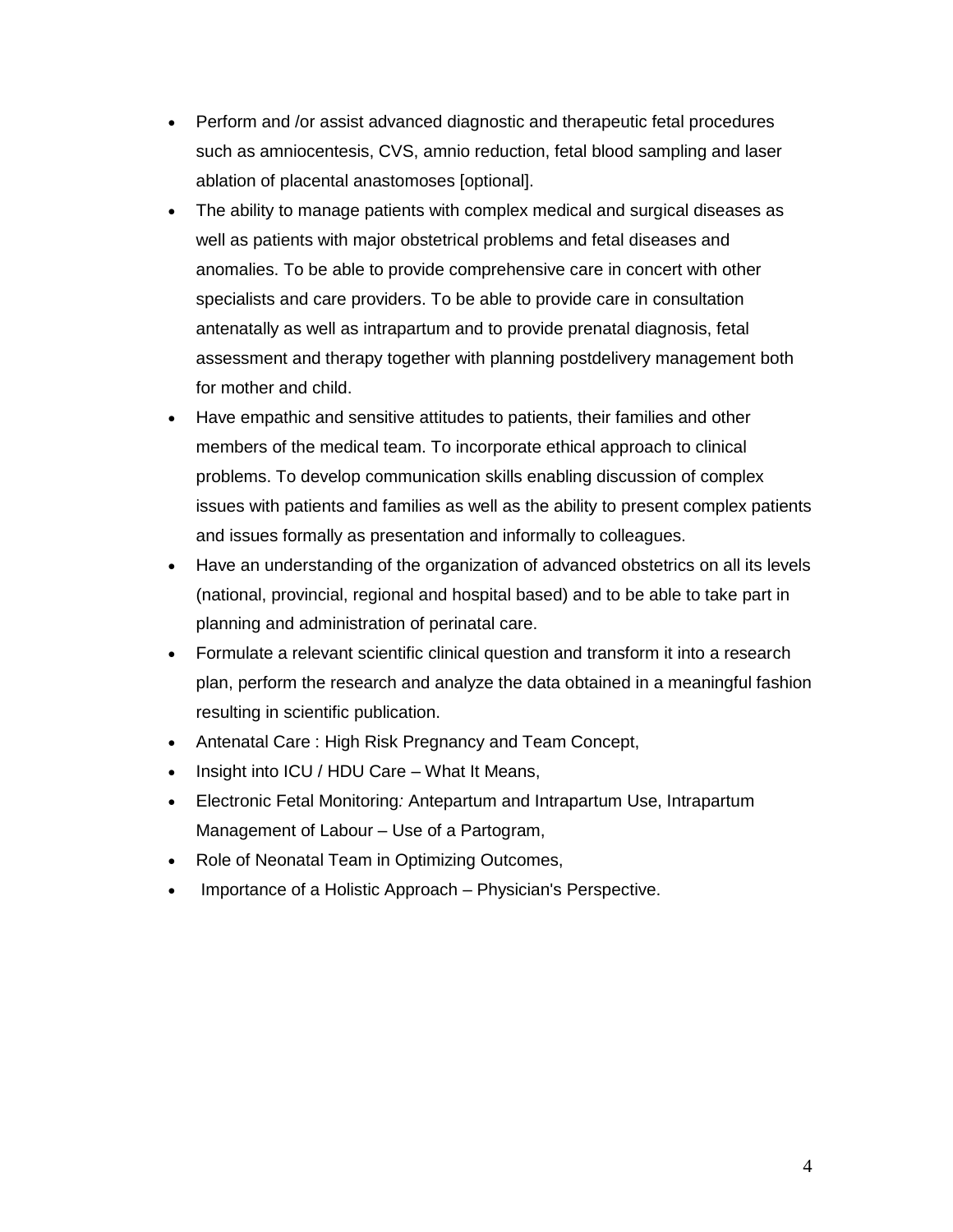# **ELIGIBILITY CRITERIA FOR ADMISSIONS TO THE PROGRAMME**

### **(A) FNB High Risk Pregnancy & Perinatology Course:**

- 1. Any medical graduate with *DNB/MS Obstetrics & Gynecology* qualification , who has qualified the **Entrance Examination** conducted by NBE and fulfill the eligibility criteria for admission to **FNB** courses at various NBE accredited Medical Colleges/ institutions/Hospitals in India is eligible to participate in the Centralized counseling for allocation of FNB High Risk Pregnancy & Perinatology seats purely on merit cum choice basis.
- 2. Admission to 2 years Fellowship course is through Entrance Examination conducted by NBE and Centralized Merit Based Counseling conducted by National Board of Examination as per prescribed guidelines

## **Duration of Course : 2 Years**

Every candidate admitted to the training programme shall pursue a regular course of study on whole time basis in the concerned recognized institution under the guidance of recognized post graduate teacher for assigned period of the course.

# **TEACHING AND TRAINING ACTIVITIES**

#### **Institutional Teaching Programme over 2 years should cover complete curriculum in following format (minimum no of sessions)**

- 1. Multidisciplinary Case discussion
	- Maternal Medicine- 5
	- Fetal Medicine 5
- 2. Basic Sciences Lectures- 5
- 3. Seminars 6
- 4. Journals Clubs- 4
- 5. CTG meetings- 4
- 6. Clinical Audits- 4
- 7. Grand Rounds 20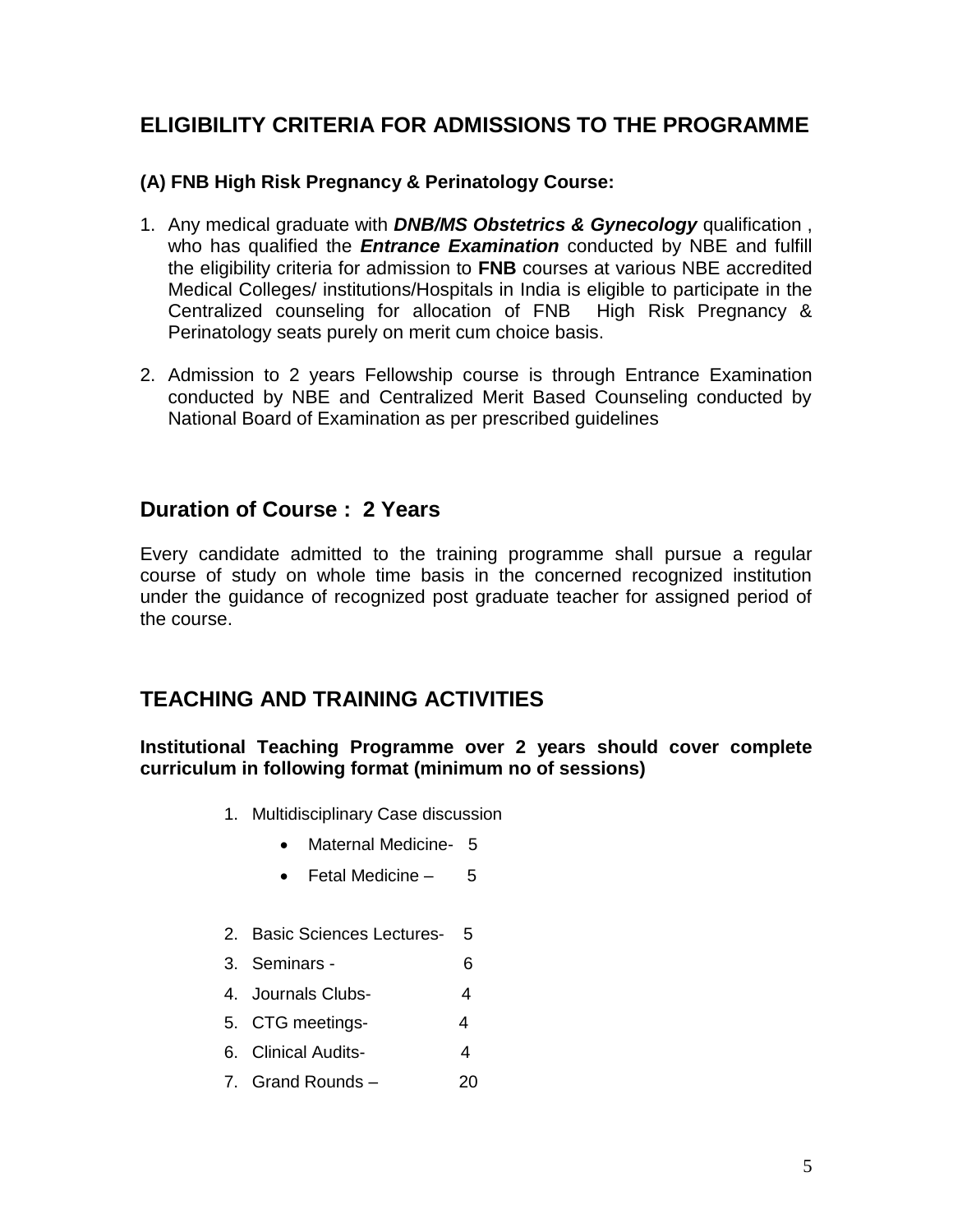- 8. Clinical Risk Management 1 per candidate
- 9. Maternal Mortality Review 1 per candidate
- 10. Perinatal Mortality Review- 1 per candidate

In addition to these FNB classes, FNB students should also attend relevant PG classes in the institution.

#### **Research Project**

Candidate must carry out a research project under the guidance of designated teacher and write a project report of 50 pages which should be targeted to learn research methodology followed by presentation / publication.

Timeline for Project:

- 1. Topic Allocation  $1<sup>st</sup> 6$  months
- 2. Project Completion 6 months prior to completion of tenure
- 3. Project report of 50 pages to be submitted along with the logbook at the time of exam.

20 marks of logbook may be divided into 15 marks for logbook + 5 marks for research project.

He/ she would also be given opportunity to take part in the research projects going on in the departments to learn their planning, methodology and execution so as to learn various aspects of research

## **SYLLABUS**

**Curriculum will be covered under following 7 modules [this is indicative and not limited only to following] :**

#### **Module 1 : Maternal Medicine**

- 1. Hypertension [HT]-chronic HT, preeclampsia, eclampsia, others
- 2. Renal disease-Chronic Kidney disease, Acute Renal failure, Others
- 3. Cardiac Disease congenital Heart Disease [corrected, uncorrected], Rheumatic Heart Disease [Operated, unoperated], postpartum cardiomyopathy, others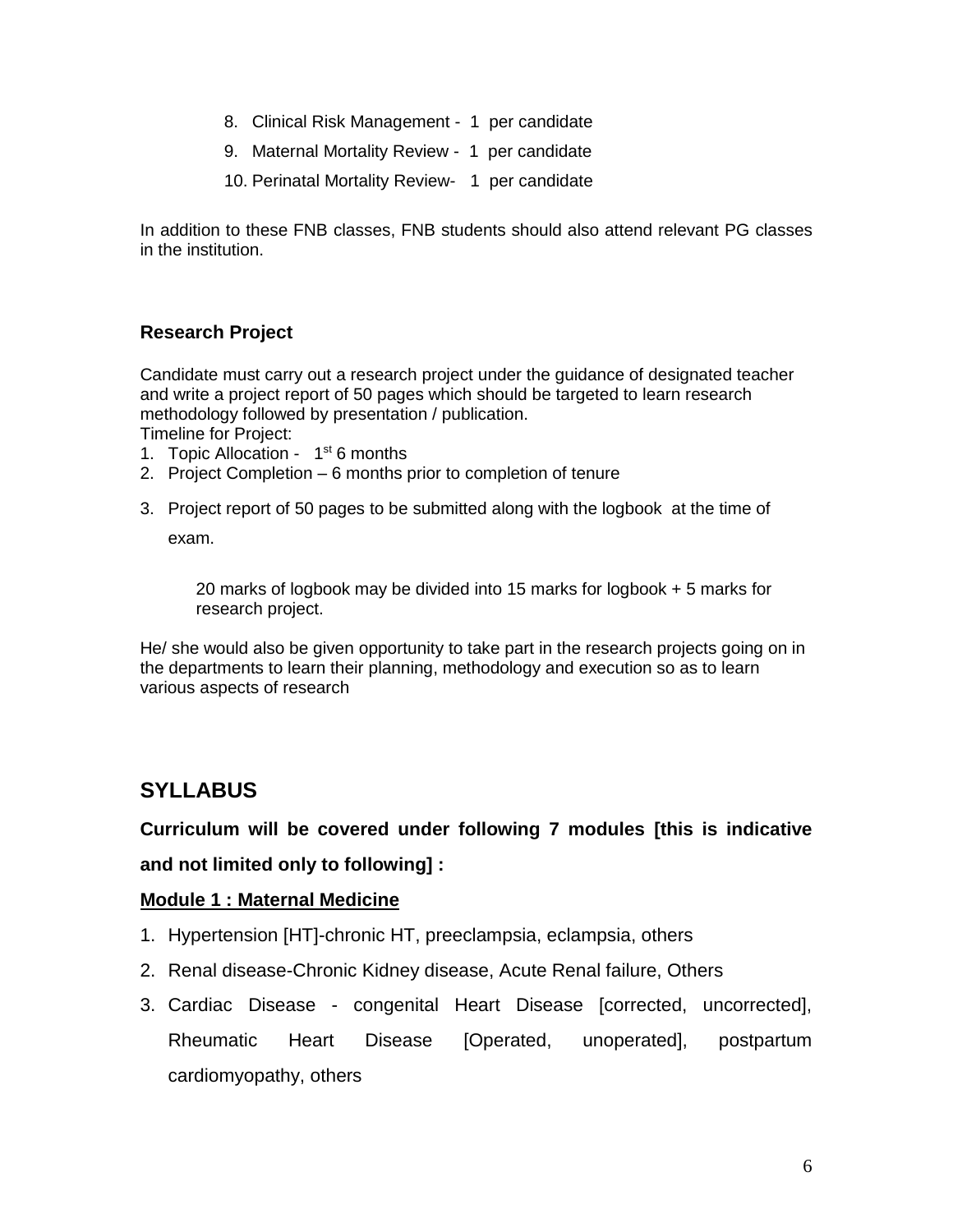- 4. Obstetric cholestasis, Acute fatty liver of pregnancy, hepatitis, preexisting liver disease, others.
- 5. Gastrointestinal disease-Preexisting GI disease, Hyperemesis Gravidarum, Appendicitis, others
- 6. Neurology-seizure disorders, Migraine, Others
- 7. Connective Tissue Disease-SLE, APS, others
- 8. Hematological-Anemia, hemoglobinopathies, thrombocytopenia, others
- 9. Thromboembolic disease-Previous VTE, Thrombophilia [with and without previous VTE] , Acute DVT, Pulmonary embolism, Others
- 10.Psychiatric Disease- Post natal depression, Puerperal psychosis, maniac Depressive Disorders,
- 11.Legal issues, Others
- 12.Diabetes-Gestational diabetes mellitus, Type I DM, Type II DM, Others
- 13.Other endocrinological diseases-Thyroid disorders [Hypothyroidism, Hyperthyroidism], Others
- 14.Pregnancy after ART
- 15.Skin diseases in pregnancy
- 16.Substance abuse-Smoking/ Tobacco/ Alcohol, Others
- 17.Neoplastic diseases -Before/ During pregnancy
- 18.Infections –HIV, Hepatitis, Other Viral Infections, Urinary Tract Infections, Pulmonary infections, Genital tract infections, vector borne diseases [Malaria, dengue]
- 19.Acute Abdomen and other surgical problems during pregnancy
- 20.Domestic violence
- 21.Others

#### **Competencies / Skills**

- ABG Interpretation / Severity Scoring,
- Patient Evaluation / Stabilization of the High Risk Parturient.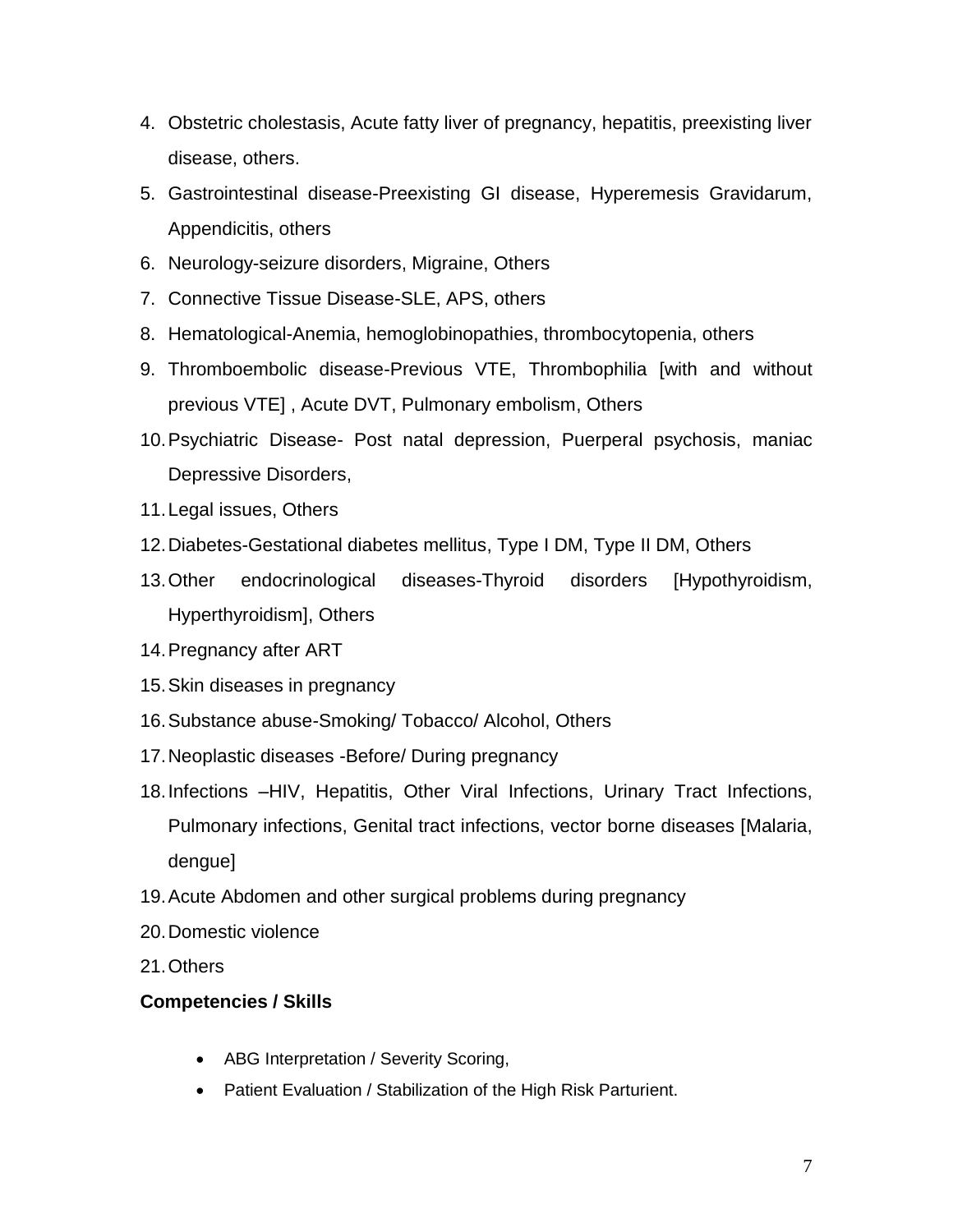- Fetal Surveillance in High Risk Pregnancies,
- ECG Interpretation
- Chest X-Ray interpretation
- Insertion CVP Catheter
- Others

#### **Module 2 : Antenatal Complications**

- 1. Miscarriages / Fetal death Recurrent early pregnancy losses [RPL], Intrauterine death,Trophoblastic diseases,Cervical incompetence,Others
- 2. Antepartum haemorrhage-Placental abruption, Placenta previa,Others
- 3. Preterm birth-Prior history of preterm/PROM, Preterm labour, PROM [< 24, weeks,>24 Weeks],Elective preterm delivery
- 4. Multiple pregnancy [MP]-Complications in MP, Single fetal demise, Cotwin demise after 12 weeks, Malpresentation. Any complication in MP, delivery planning, higher order multiple pregnancies.
- 5. Breech presentation at term/ other malpresentation
- 6. Postdate pregnancy
- 7. Pregnancy with prev CS
- 8. Polyhydramnios
- 9. Abdominal/ Gynecological problems-Acute abdomen, Ovarian mass, Fibroid uterus, Others

#### **Competencies & Skills**

- Ultrasound
	- o First trimester scan
	- o Screen for preterm birth cervical length
	- o Growth scan
	- o Doppler studies-Uterine artery, Middle cerebral artery , Ductus venosus Doppler, other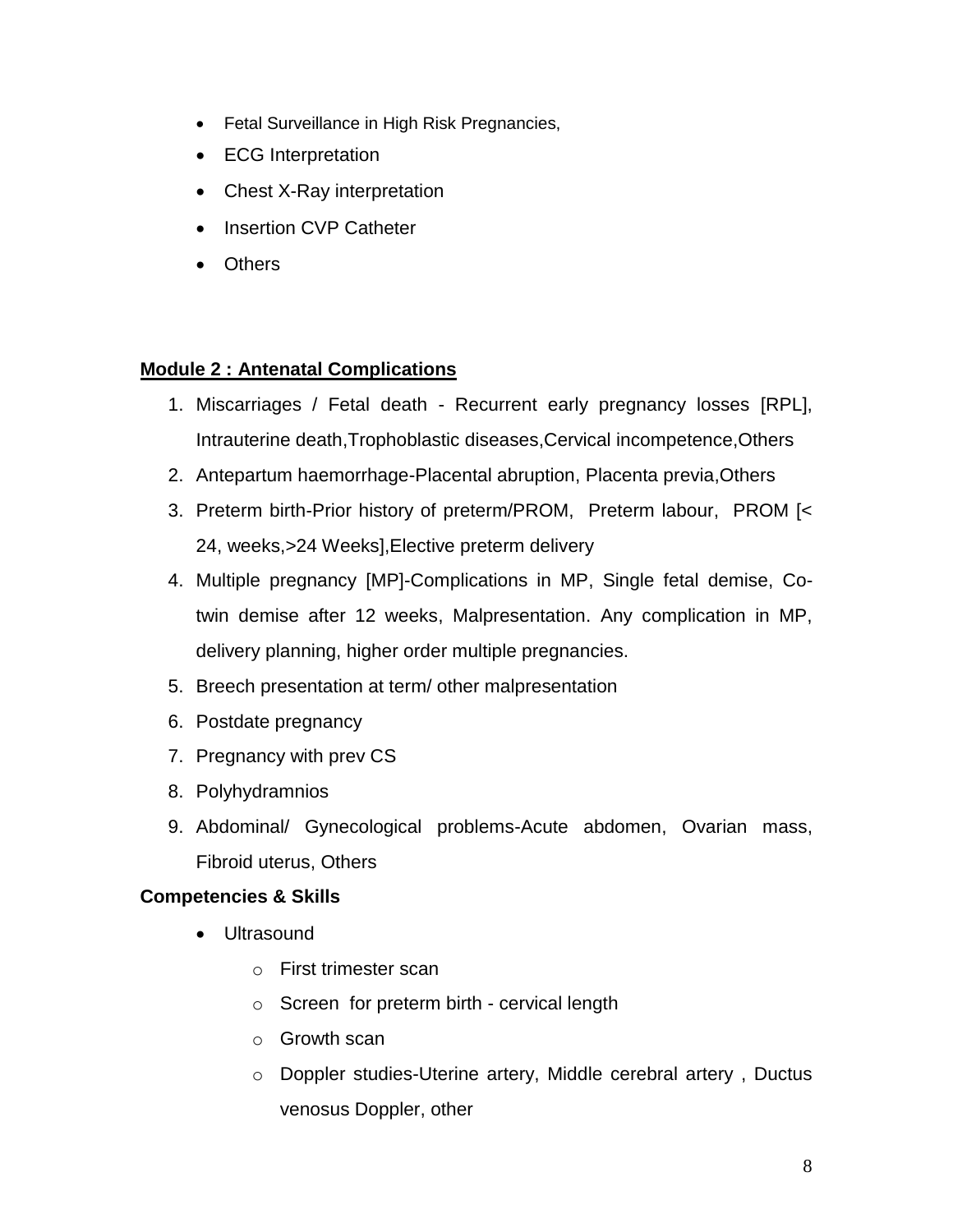- o Biophysical profile
- o Ultrasound assessment placental site (TVS)
- o Morbid adherence of Placenta
- o Ultrasound assessment of chorionicity
- Cervical cerclage
- Elective
- Resue
- External Cephalic version

#### **Module 3 : Intrapartum Care**

1.normal labour and partogram

- 2 Failure to progress-First stage of labour, Second stage of labour
- 2. Intrapartum fetal monitoring
- 3. Multiple pregnancy
- 4. Malpresentations
	- Breech labour and delivery
- 5. Shoulder dystocia-Prior history of shoulder dystocia, Shoulder dystocia
- 6. Instrumental delivery- Forceps/ vacuum
- 7. Prevention and management of PPH- Massive PPH[ with/ Without laparotomy], DIC
- 8. Genital tract trauma-Prior history of 3rd/4th degree perineal tear, OASI, Uterine scar rupture, Others
- 9. Caesearean Section
- 10. Anaesthesia/Analgesia- Assessment and counseling high risk case

11. Maternal Collapse-Massive haemorrhage, Amniotic fluid embolism, Cerebrovascular accidents,

12.Assessment & transfer and management of critically Ill woman in HDU/ICU

#### **Competencies and skills-**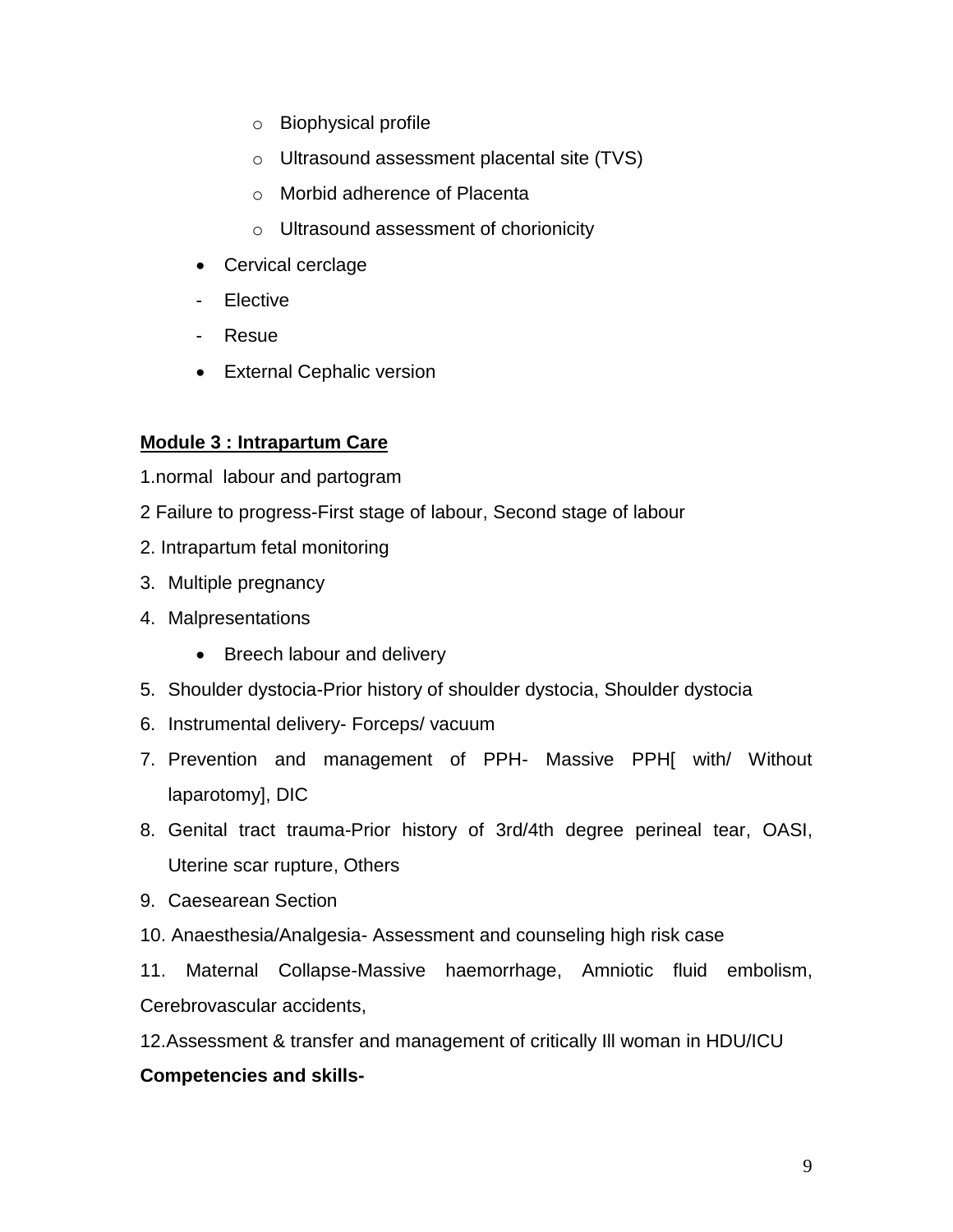- Plotting and interpretation of partogram
- CTG interpretation
- Digital Fetal scalp stimulation test/vibroacoustic stimulation test
- Cesarean section- all types
- Versions-External cephalic and internal podalic
- Assisted vaginal delivery- Forceps/ vacuum/ breech vaginal delivery
- Managing shoulder dystocia
- Repair of OASI
- Cephalocentesis / craniotomy [optional]
- Surgical management of PPH, genital trauma

# **Module 4: Family Planning: Contraception + Termination of Pregnancy[ TOP]**

- Contraceptive methods-temporary, permanent
- Termination of pregnancy [TOP] -medical and surgical
- MTP act, PC PNDT Act

Competencies and skills-

- Contraceptive counseling
- IUCD insertion
- Sterilization operation-male/female
- Surgical methods of TOP

### **Module 5 : Fetal Medicine-**

- 1. CNS Anomalies-Anencephaly, Spina bifida, Venticulomegaly, Dandy walker malformations/variant, Holoprosecencephaly, Others
- 2. Cardiac Anomalies-4 chamber abnormalities, Outflow tract anomalies, Arrythmia, Others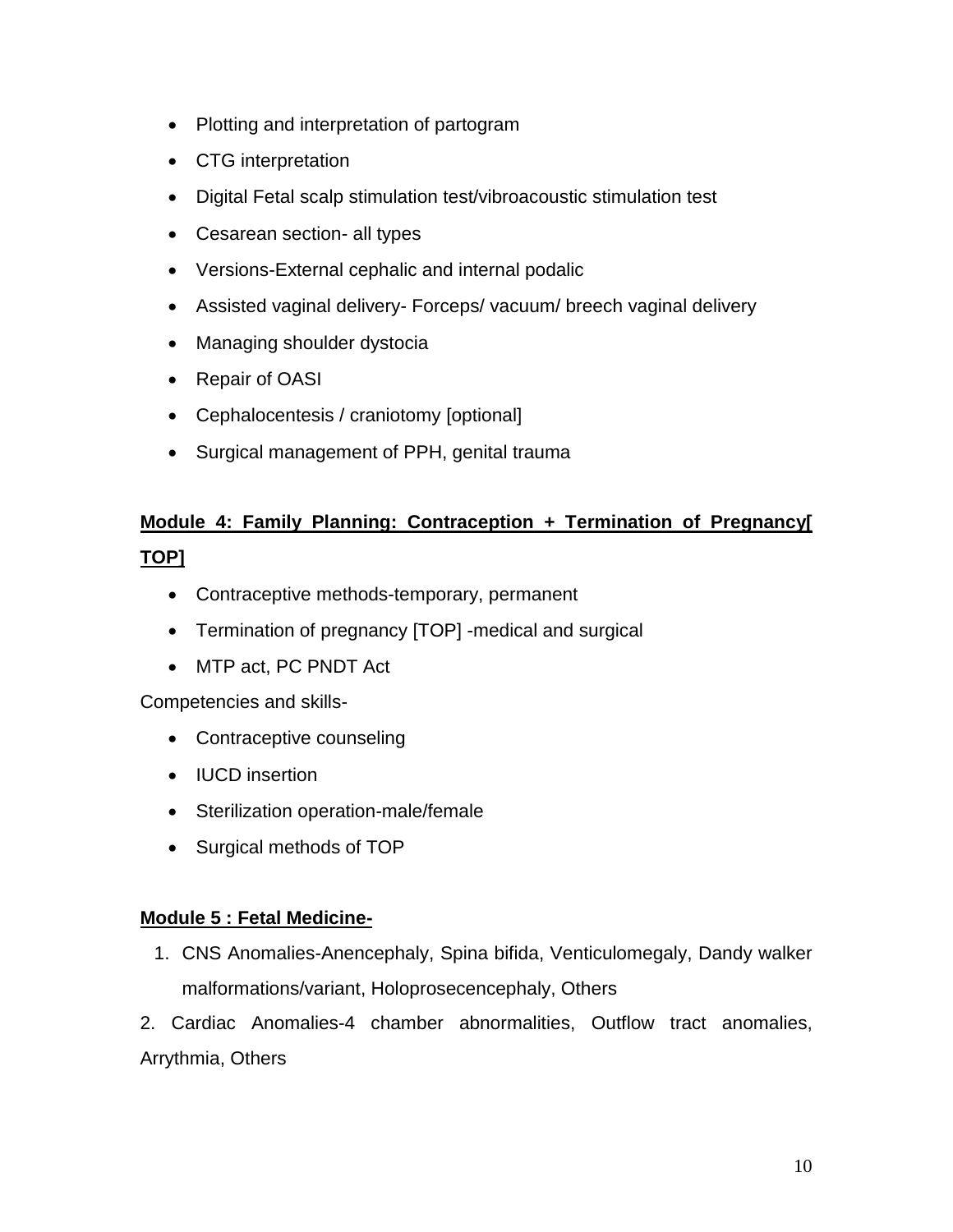3. Renal anomalies-Renal agenesis, Hydronephrosis, Polycystic Kidney (AR/AD), Megacystic/ LUTO, Others

4. Pulmonary anomalies-CCAM, Diaphragmatic hernia, Others

5. Face & Neck anomalies-Cystic hygroma, Facial cleft, Others

6. Abdominal wall & gastrointestinal anomalies-Gastroschisis, Exomphalos, **Others** 

7. Skeletal anomalies-Talipes, Skeletal dysplasias, Others

8. Assessment of fetal growth & growth abnormalities

9. Hydrops –Nonimmume, Alloimmunization [Red cell alloimmunization], Others

10.Multiple pregnancy-establishing chorionicity, complications of monochorionic twins

11.Fetal Infections-TORCH, Parvovirus, others

12.Liquor abnormalities-Oligo, Polyhydramnios

## **Competencies & Skills**

- USG diagnosis of fetal anomalies [TIFFA]
- Foetal echocardiography
- Preconception counselling
- Counseling for prenatal invasive procedures
- Amniocentesis
- Choion villus sampling
- Cordocentesis
- Intrauterine fetal blood transfusion
- Amnioreduction
- Counselling for termination of pregnancy for fetal anomalies
- Selective fetal reduction
- Fetal pathology
- Ultrasound screen for fetal anaemia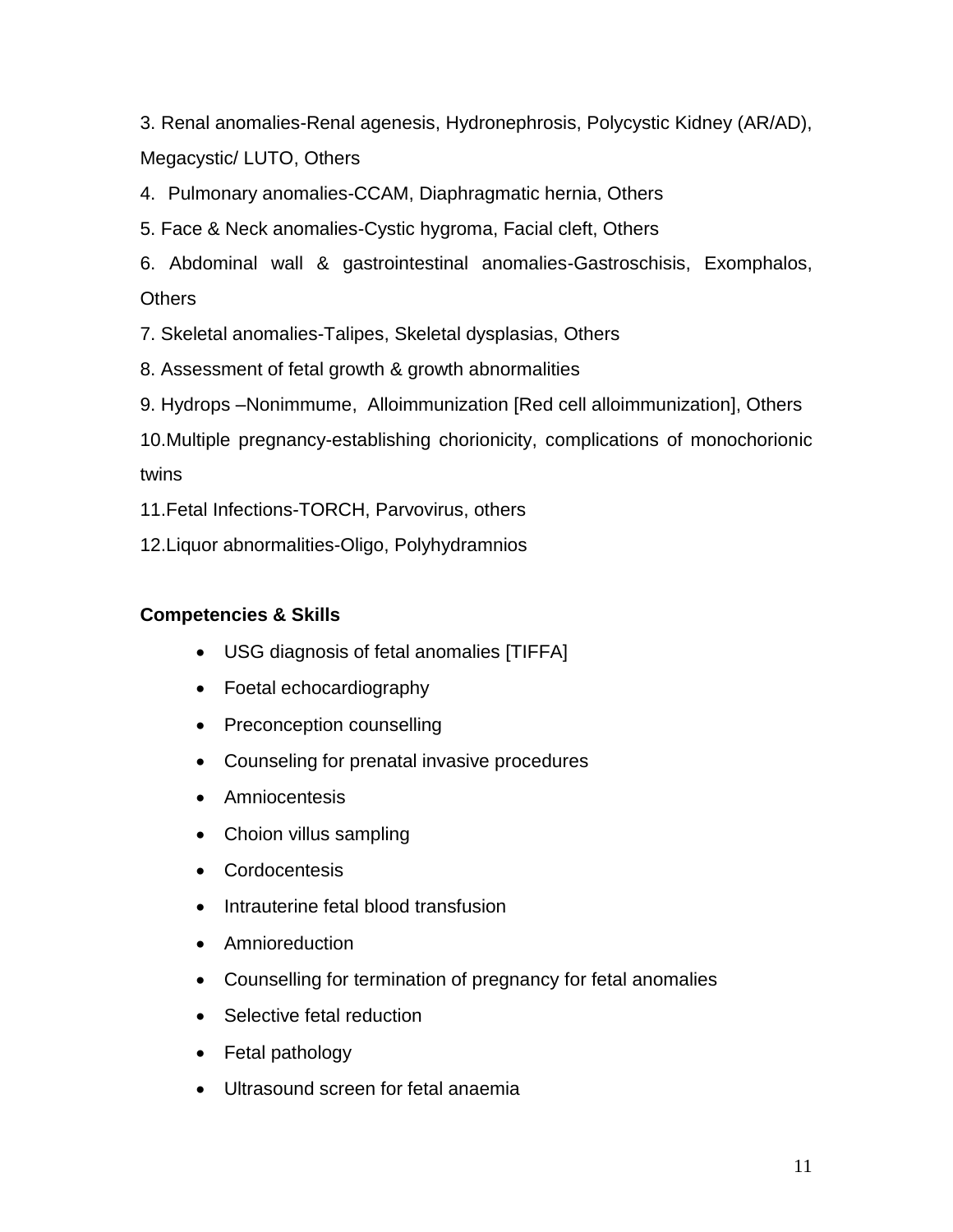- Fetal red cell intravascular/intraperitoneal transfusion
- Counseling for Neonatal surgery-Abdominal wall defect, Diaphragmatic hernia, Bowel atresia, Spina bifida, Others
- Coordination with paediatric physician/surgeon for postnatal management.

## **Module 6 : Genetics**

- 1. Chromosomal anomalies-Previous history/family history/ Affected fetus
- 2. Genetic anomalies Previous/family history/current pregnancy
- 3. Syndromic anomalies Previous/family history/current pregnancy
- 4. Index child workup
- 5. Modes of Inheritance
- 6. Preimplantation genetic diagnosis [PGD]

### **Competencies & Skills**

- Ultrasound screen for aneuploidy
- Genetic counseling Pedigree charting
- Biochemical screening
- Lab investigations- use and interpretation of genetic tests and post test counselling
- Others

#### **Module 7 : Neonatal Care : Medical & Surgical**

- Neonatal resuscitation
- Birth asphyxia
- Meconium aspiration syndrome
- Birth trauma
- Small for gestational age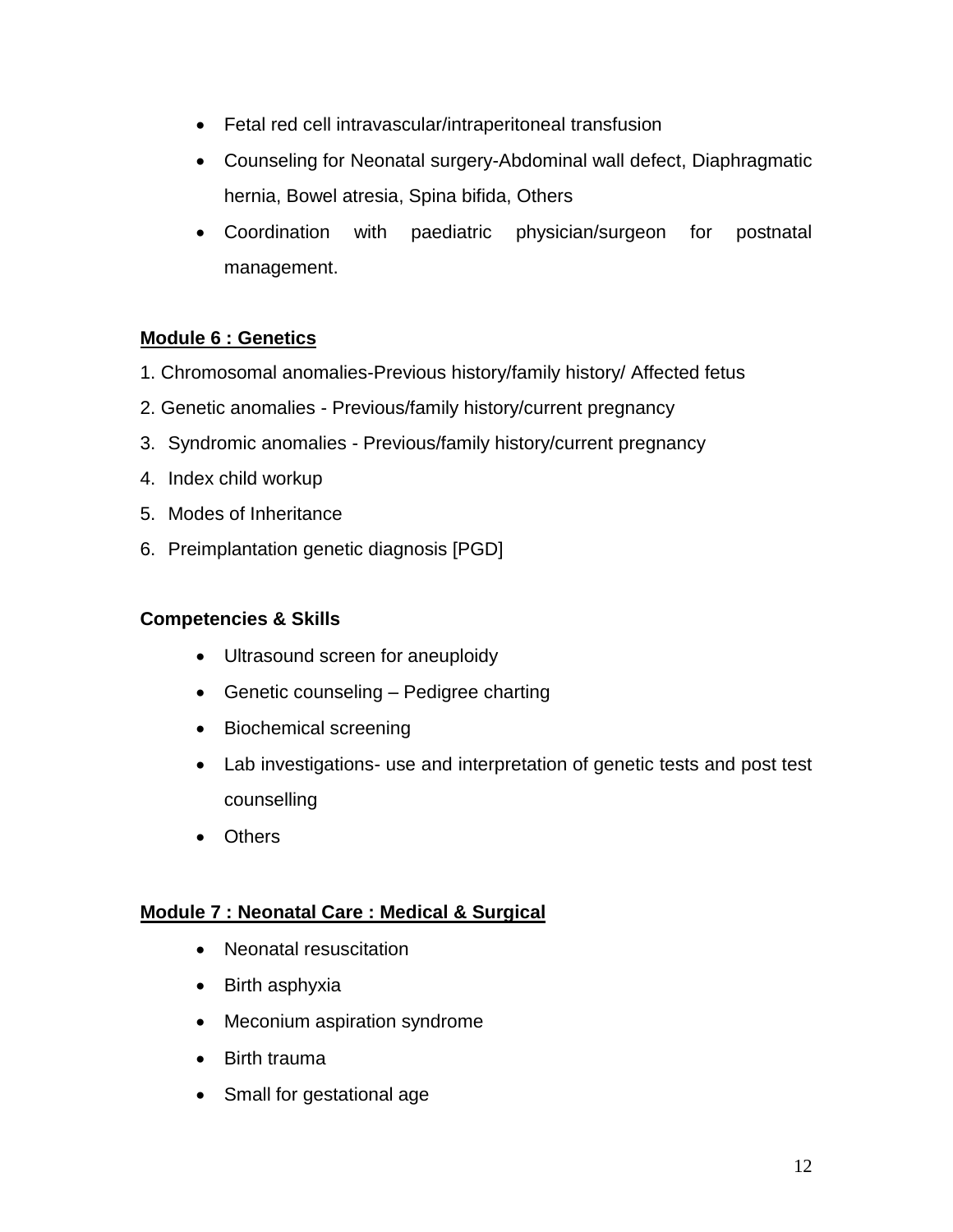- Assessment of Newborn
- Newborn with gross congenital anomaly
- Evaluation of Antenatally diagnosed structural anomaly
- Birth trauma
- Cord Blood ABG
- Others

## **Competencies & Skills**

- Essential care of Newborn
- Sick newborn care
- Newborn resuscitation
- IV canulation
- Palade feeding
- Kangaroo mother care\
- Gestational age assessment

## **Minimum Expected Competencies for FNB HRPP Trainees during two year of Training**

| <b>Name of Clinical/</b><br><b>Surgical</b> | <b>Number of Procedures</b> |                             |                                                                      |  |
|---------------------------------------------|-----------------------------|-----------------------------|----------------------------------------------------------------------|--|
| <b>Procedures</b>                           | <b>Observed Year</b><br>1/2 | <b>Assisted Year</b><br>1/2 | <b>Performed</b><br>(Under<br><b>Supervision)</b><br><b>Year 1/2</b> |  |
| <b>Cesarean Section</b>                     | $100/-$                     | 50/50                       | 25/25                                                                |  |
| CS hystetrectomy                            | 5/5                         | 3/3                         | $-11$                                                                |  |
| Morbidly adherent<br>Placenta               | 3/2                         | 2/3                         | -/1                                                                  |  |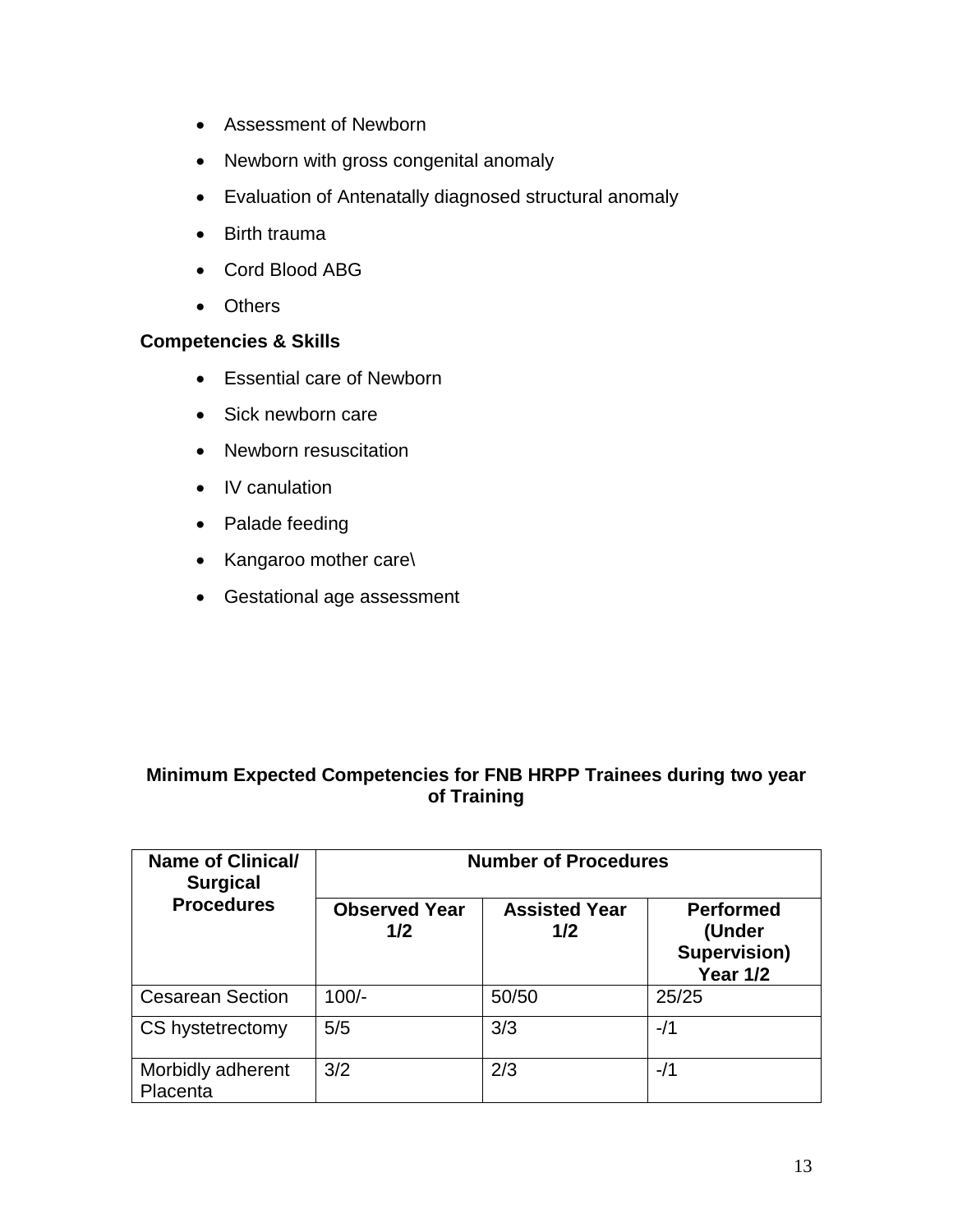| <b>Balloon Tamponade</b><br>for PPH                               | 5/5     | 3/3   | 1/3     |
|-------------------------------------------------------------------|---------|-------|---------|
| Compression<br>sutures for PPH                                    | 10/5    | 5/5   | 1/3     |
| Cerclage<br>Cervical/Abdominal                                    | 5/3     | 2/2   | 1/1     |
| Surgical<br>management of<br>ectopic preg                         | 10/5    | 5/5   | 3/5     |
| <b>External cephalic</b><br>version                               | 5/5     | 3/3   | 0/1     |
| USG [all types]                                                   | 500/500 |       | 200/200 |
| <b>Prenatal Genetic</b><br>Counseling                             | 25/10   | 25/10 | 10/20   |
| <b>Prenatal invasive</b><br>procedures CVS,<br>Amniocentesis, IUT | 25/25   | 10/10 | $-13$   |
| Family planning<br>procedures                                     | 50      | 10    | 10      |

## **Module for Obstetric Ultrasound for FNB (HRPP)**

All FNB students are expected to perform at least 500 obstetric ultrasounds during their 2 year tenure. At least 20% of these scans (in each group) shall be supervised by FNB faculty before students perform them independently. The minimum expected number of different types of ultrasound to be performed is as follows:

| S.No. |                         | Number of scans | Number of scans  |
|-------|-------------------------|-----------------|------------------|
|       |                         | Performed       | to be documented |
|       | <b>First Trimester</b>  |                 |                  |
|       | <b>Early Pregnancy</b>  | 50              |                  |
|       | NT scans                | 50              |                  |
|       | <b>Second Trimester</b> |                 |                  |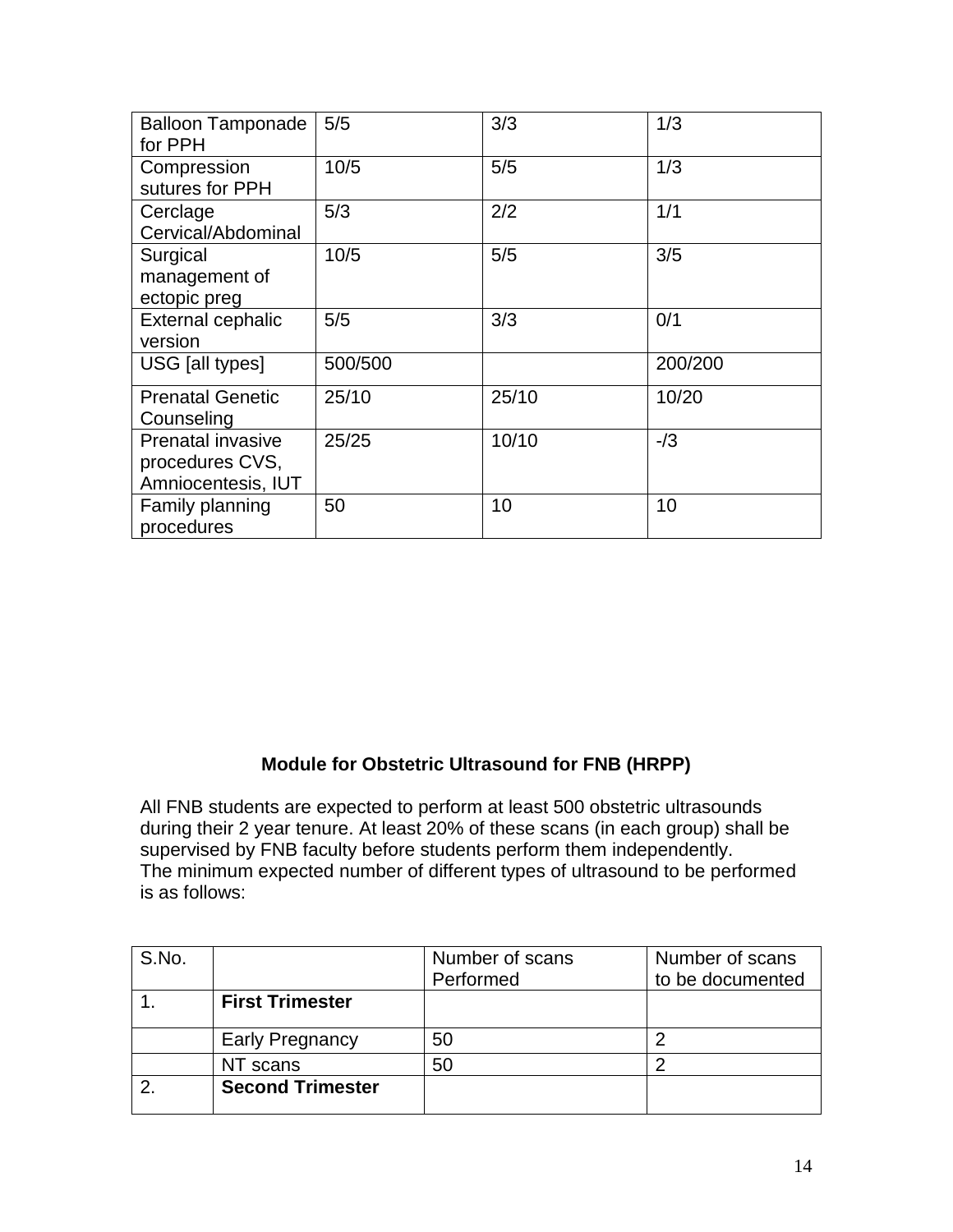|    | Level 2 scans/soft        | 100 (including $-10$ | 3              |
|----|---------------------------|----------------------|----------------|
|    | markers/cervical length   | scans with different |                |
|    |                           | anomalies)           |                |
| 3. | <b>Third Trimester</b>    | 150                  | 3              |
|    | scans                     |                      |                |
| 4. | <b>Fetal Surveillance</b> | 100                  | 2              |
|    |                           |                      |                |
| 5. | <b>Multifetal</b>         | 25                   | 3              |
|    | pregnancies               |                      |                |
| 6. | <b>Rh</b> immunized       | 10                   | $\overline{2}$ |
|    | pregnancies               |                      |                |
| 7. | <b>Fetal Echo</b>         | 10                   |                |
|    |                           |                      |                |

- The above ultrasound should be performed as per the Fetal medicine Foundation ( FMF-UK) and ISUOG guidelines.
- Name and registration number of all the scans performed should be written in logbook with details of some interesting 15-20 scans to be documented with images and diagnosis.

## **SCHEDULE OF ROTATION POSTINGS FOR TWO YEARS**

| S.No. | <b>Posting Details</b>                                 | <b>Duration of Posting</b>        |  |  |
|-------|--------------------------------------------------------|-----------------------------------|--|--|
| 1.    | <b>Induction</b>                                       | 2 weeks                           |  |  |
| 2.    | <b>OPD / speciality clinics &amp; IPD</b>              | 7 months                          |  |  |
|       |                                                        | [ 4 months- $1^{st}$ year + 3     |  |  |
|       |                                                        | months- $2^{nd}$ year]            |  |  |
|       |                                                        |                                   |  |  |
|       |                                                        |                                   |  |  |
| 3.    | <b>Medicine</b><br>$\sqrt{6}$<br>months]<br>Fetal<br>& | 7 months                          |  |  |
|       | <b>Genetics [1 month]</b>                              | 4 months-1 <sup>st</sup> year + 3 |  |  |
|       |                                                        | months- $2^{nd}$ year ]           |  |  |
|       |                                                        |                                   |  |  |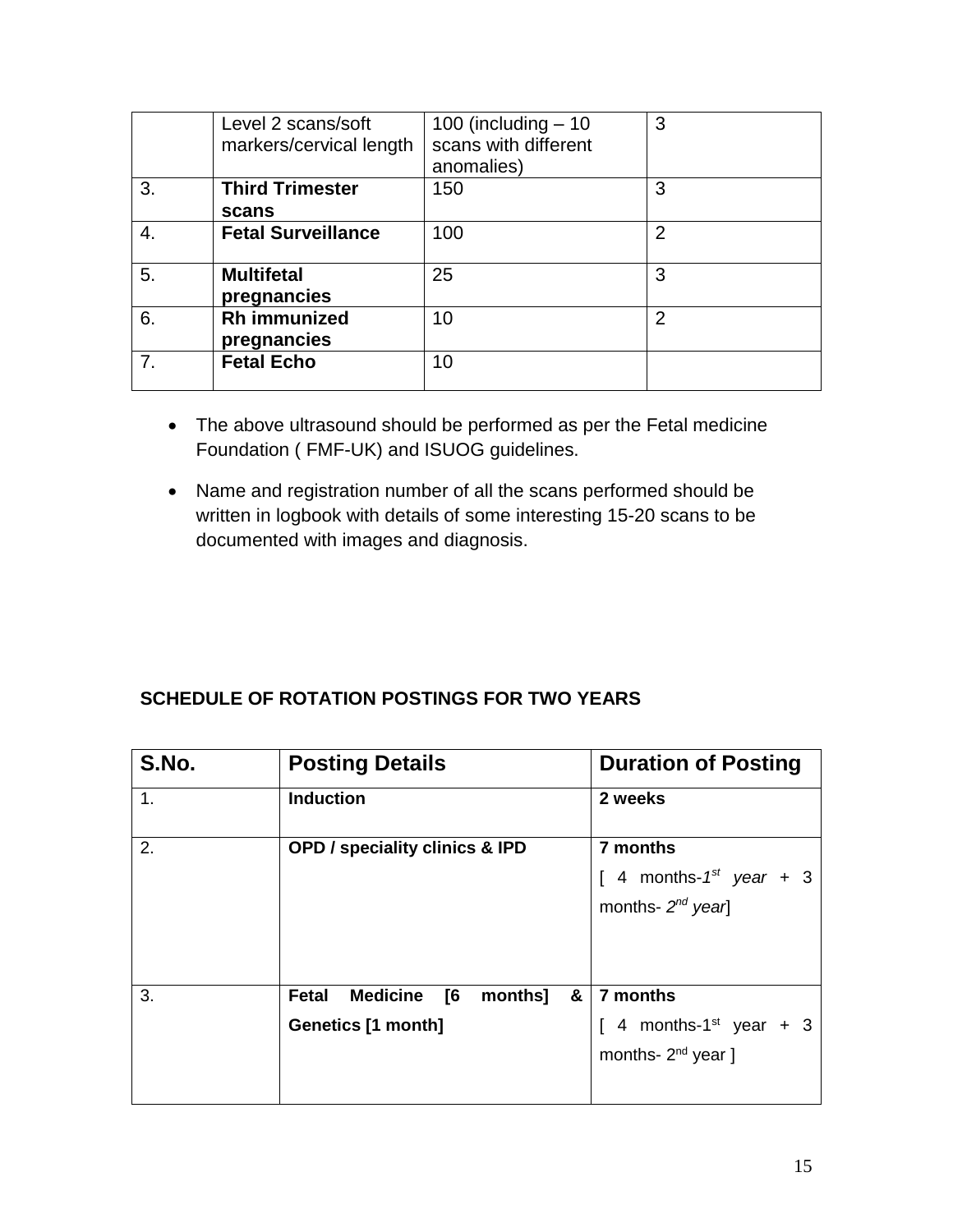| 4.             | <b>Labour Room</b>                                           | 4 months                        |
|----------------|--------------------------------------------------------------|---------------------------------|
|                |                                                              | [ 2 months each in $1^{st}$ and |
|                |                                                              | $2^{nd}$ year]                  |
| 5.             | <b>Obstetric Emergency / Triage</b>                          | 1 month                         |
| 6.             | Neonatology                                                  | 1 month                         |
| 7 <sub>1</sub> | Anaesthesia                                                  | 1 month                         |
| 8.             | training<br>including<br><b>Extramural</b><br>academic leave | 1.5 months                      |
| 9.             | <b>Elective posting</b>                                      | 1 month                         |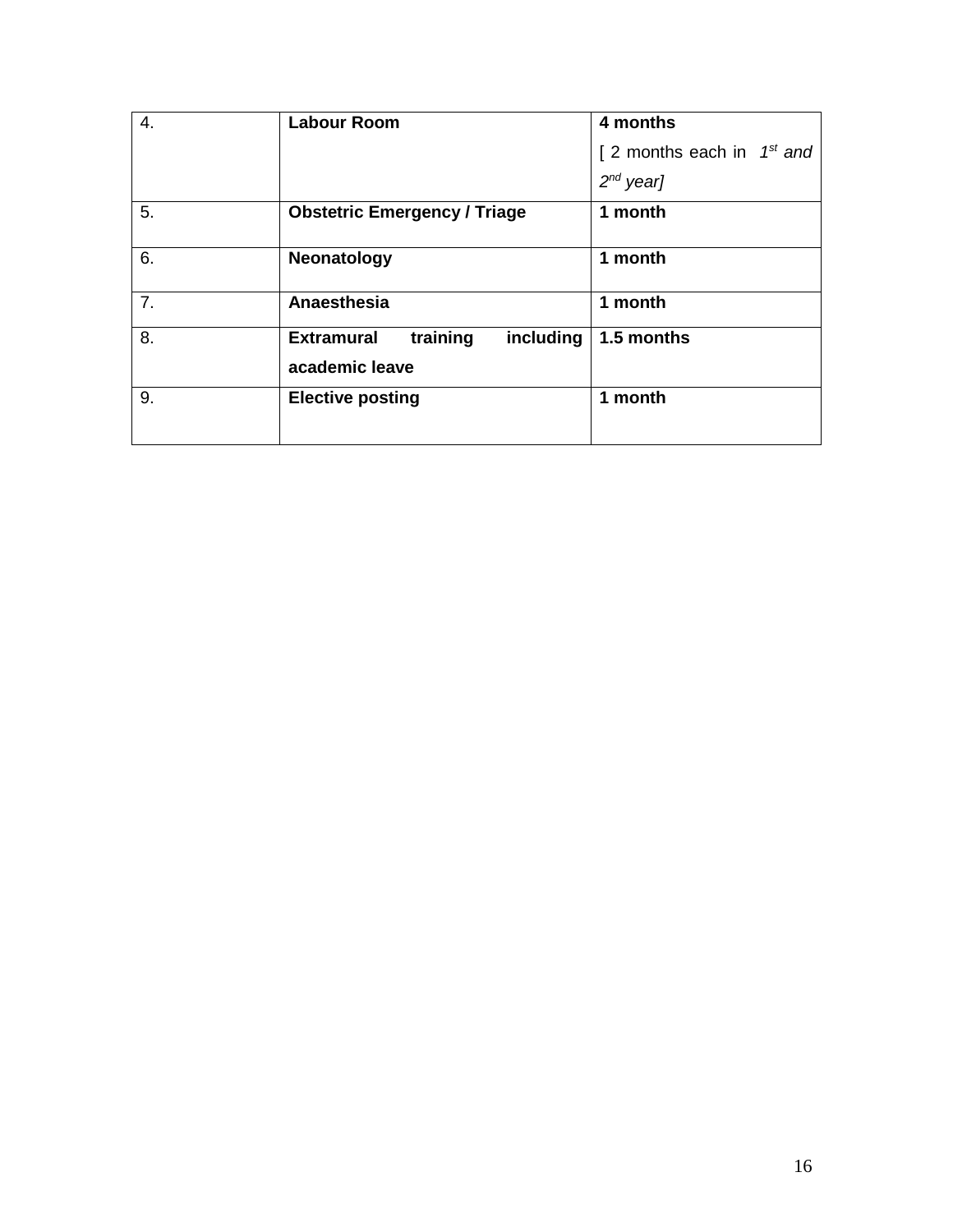## **LOG BOOK**

A candidate shall maintain a log book of cases managed, operations (assisted / performed), academic activities undertaken by him/her during the training period which should be certified by the concerned post graduate teacher, programme coordinator and Head of the institution.

This log book shall be made available to the board of examiners for their perusal at the time of the final examination along with project report.

The log book should show evidence following-

- 1. Name of course, centre, duration of course
- 2. Educational qualification/Professional data
- 3. Rotational postings completed (with dates and the name of teacher(s)
- 4. Record of cases seen (module wise)
- 5. Procedures learnt (module wise)
- 6. Record of participation in academic activities,
- 7. Training , conferences attended, papers presented and
- 8. Any other outstanding achievement [as decided by teacher]

Every candidate, at the time of practical examination, will be required to produce performance record (log book) containing details of the work done by him/her during the entire period of training as per requirements of the log book. It should be duly certified by the **supervisor** as work done by the candidate and countersigned by the administrative **Head of the Institution/ Programme coordinator**

Logbook should reflect the total number of case mix seen [in suggested format given below], case summaries of few interesting/special cases of each module & should be signed by supervising faculty at the end of each posting.

#### **Logbook should not exceed 150 pages.**

**In the absence of production of log book, the result will not be declared.**

# **Sample format of Logbook for recording exposure to case mix-**

| S.No. | Name | Age | <b>CR</b> | <b>DOA</b> | <b>DOD</b> | Diagnosis | Faculty<br>Signature |
|-------|------|-----|-----------|------------|------------|-----------|----------------------|
|       |      |     | No.       |            |            |           |                      |
|       |      |     |           |            |            |           |                      |
|       |      |     |           |            |            |           |                      |
|       |      |     |           |            |            |           |                      |
|       |      |     |           |            |            |           |                      |
|       |      |     |           |            |            |           |                      |
|       |      |     |           |            |            |           |                      |
|       |      |     |           |            |            |           |                      |
|       |      |     |           |            |            |           |                      |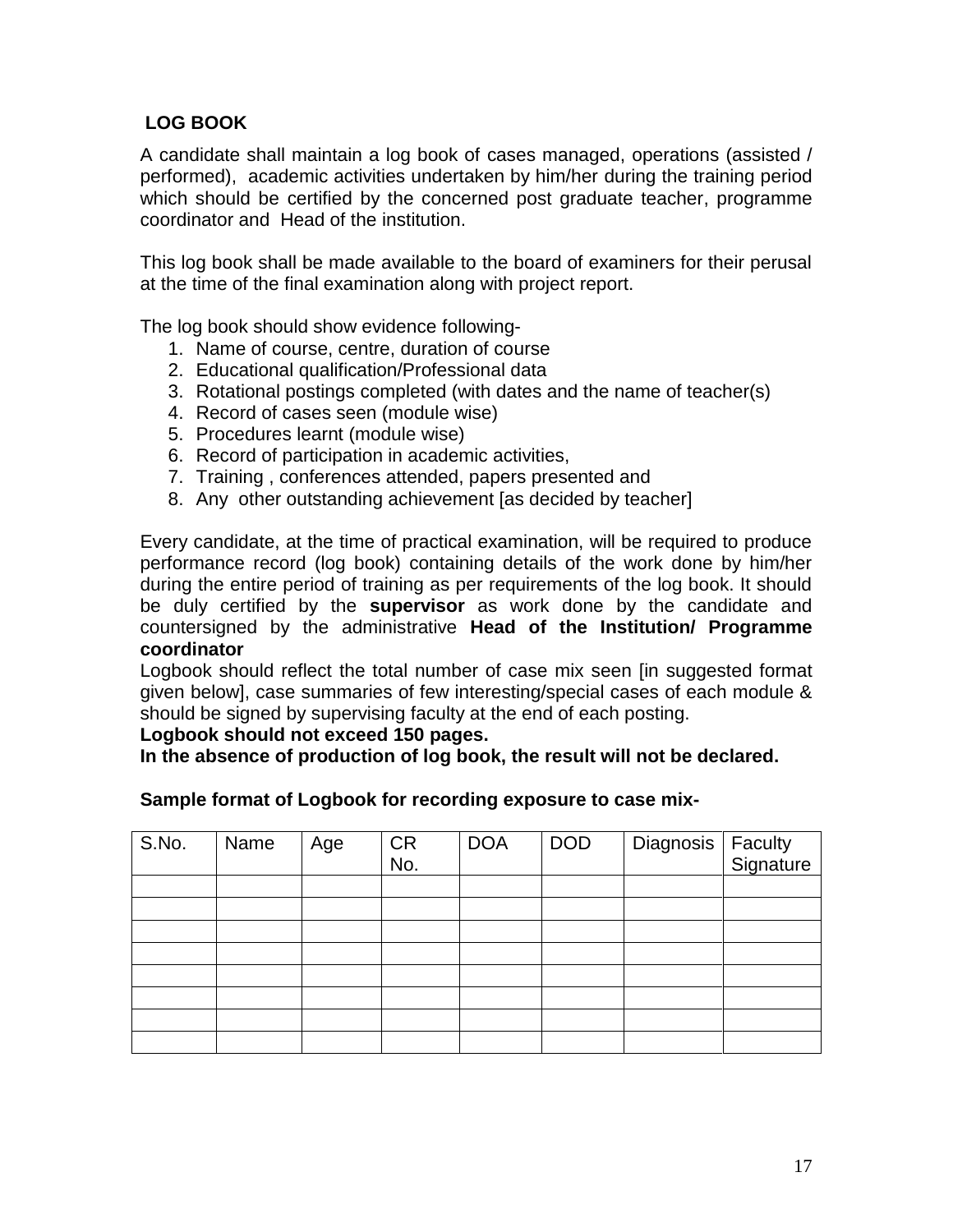## **Leave Rules**

- 1. There is no provision of maternity or paternity leave during the FNB tenure. However, if a FNB trainee avails maternity (90 days) or paternity (7 days) leave during the FNB tenure, her or his tenure will be extended by an equal number of days.
- 2. FNB trainees are required to complete their training by a prescribed cut off date (as per information bulletin of Exit exam) for being eligible to FNB Exit examination. Trainees whose FNB tenure is extended beyond this cut off date only due to the maternity/paternity leave availed by them shall be permitted to take exit examination, if otherwise eligible, with other registered candidates of same session.
- 3. No kind of study leave is permissible to FNB candidates. However, candidates may be allowed an academic leave of 15 days across the entire duration of training program to attend the conferences/CMEs/Academic programs/Examination purposes.
- 4. Under normal circumstances, leave of one year should not be carry forward to next year, however, in exceptional cases like prolonged illness or any meritorious ground the leave across the training program may be clubbed together with prior approval of NBE.
- 5. Any other leave which is beyond the above stated leave is not permissible and shall lead to extension/cancellation of FNB course.
- 6. Any extension of FNB training for more than 2 months beyond scheduled completion date of training is permissible only under extraordinary circumstances with prior approval of NBE. Such extension is neither automatic nor shall be granted as a matter of routine.
- 7. Unauthorized absence from FNB training for more than 7 days may lead to cancellation of registration and discontinuation of the FNB training and rejoining shall not be permitted.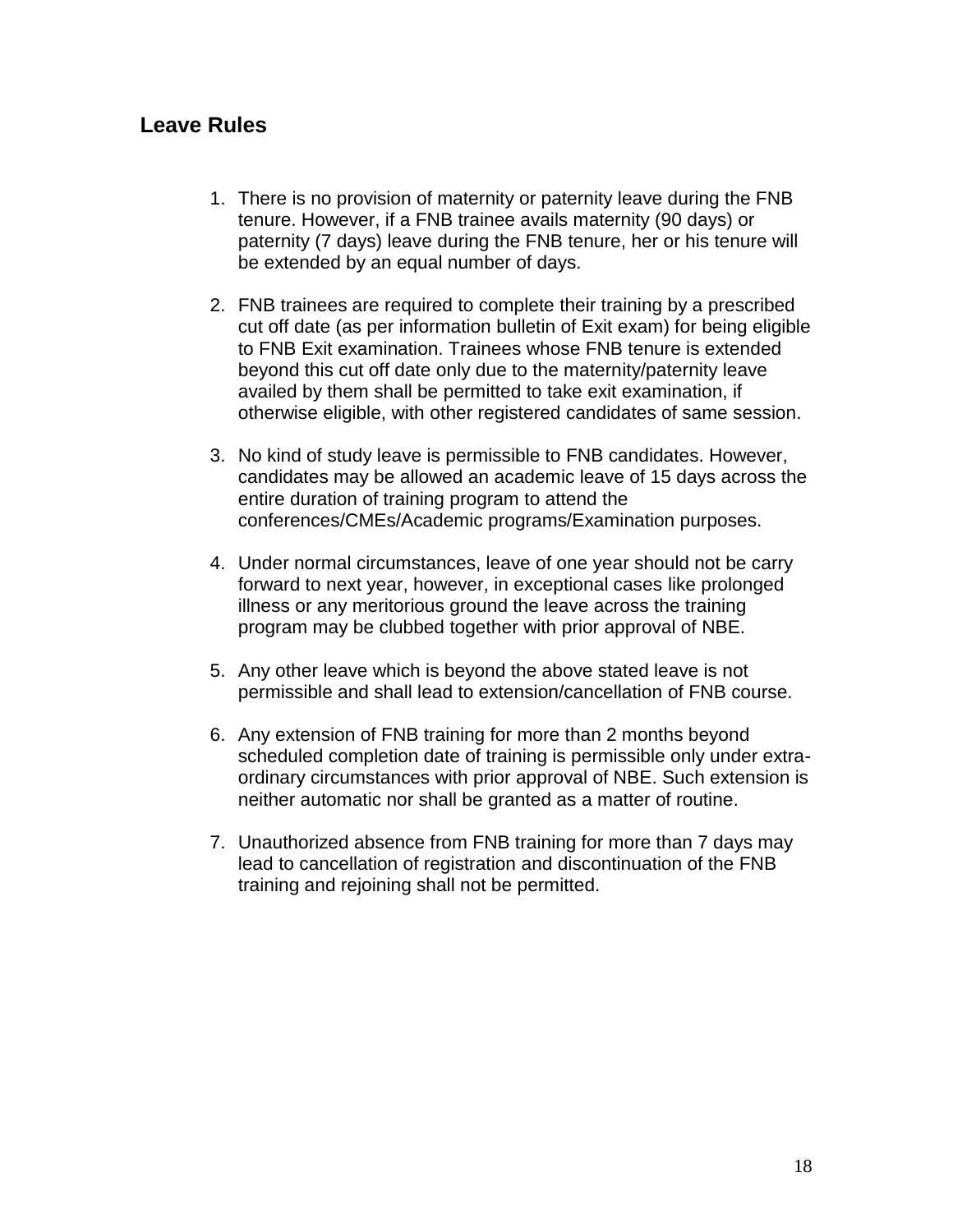#### **MEDICAL LEAVE**

- 1. Leave on medical grounds is permissible only for genuine medical reasons and NBE should be informed by the concerned Institute/hospital about the same immediately after the candidate proceeds on leave on medical grounds.
- 2. The supporting medical documents have to be certified by the Head of the Institute/hospital where the candidate is undergoing FNB training and have to be sent to NBE.
- 3. The medical treatment should be taken from the Institute/hospital where the candidate is undergoing FNB training. Any deviation from this shall be supported with valid grounds and documentation.
- 4. In case of medical treatment being sought from some other Institute/hospital, the medical documents have to be certified by the Head of the Institute/hospital where the candidate is undergoing FNB training.
- 5. NBE reserves its rights to verify the authenticity of the documents furnished by the candidate and the Institute/hospital regarding Medical illness of the candidate and to take a final decision in such matters.
- 6. 6. Total leave period which can be availed by FNB candidates is 40+10 = 50 days. This includes all kinds of eligible leave including academic leave. Any kind of leave including medical leave exceeding the aforementioned limit shall lead to extension of FNB training. It is clarified that prior approval of NBE is necessary for availing any such leave.
- 7. The eligibility for FNB Exit Examination shall be determined strictly in accordance with the criteria prescribed in the respective information bulletin.
- 8. Extension of training due to maternity leave shall not be affected while deciding the cutoff date of FNB training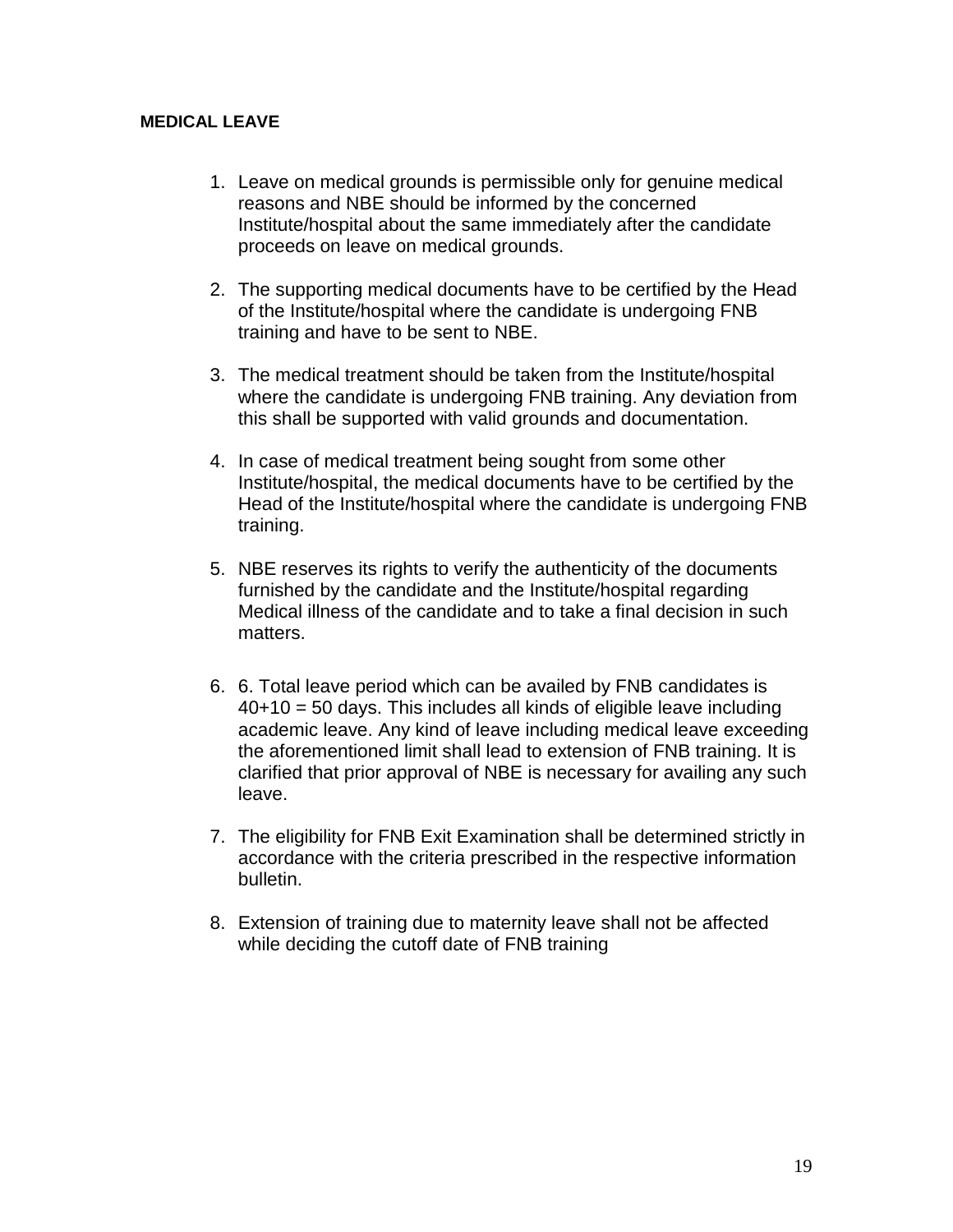## **EXAMINATION**

# **FORMATIVE ASSESSMENT**

Formative assessment includes various formal and informal assessment procedures by which evaluation of student's learning, comprehension, and academic progress is done by the teachers/ faculty to improve student attainment. Formative assessment test (FAT) is called as "Formative "as it informs the in process teaching and learning modifications. FAT is an integral part of the effective teaching .The goal of the FAT is to collect information which can be used to improve the student learning process.

Formative assessment is essentially positive in intent, directed towards promoting learning; it is therefore part of teaching. Validity and usefulness are paramount in formative assessment and should take precedence over concerns for reliability. The assessment scheme consists of Three Parts which has to be essentially completed by the candidates.

The scheme includes:-

Part I:- Conduction of theory examination Part-II :- Feedback session on the theory performance Part-III :- Work place based clinical assessment

|              | <b>CONDUCT OF THEORY</b>   | Candidate has to appear for |  |
|--------------|----------------------------|-----------------------------|--|
| $PART-I$     | <b>EXAMINATION</b>         | Theory Exam and it will be  |  |
|              |                            | held for One day.           |  |
|              | <b>FEEDBACK SESSION ON</b> | Candidate has to appear for |  |
| $PART - II$  | <b>THE THEORY</b>          | his/her Theory Exam         |  |
|              | <b>PERFORMANCE</b>         | Assessment Workshop.        |  |
|              | <b>WORK PLACE BASED</b>    | After Theory Examination,   |  |
| $PART - III$ | <b>CLINICAL ASSESSMENT</b> | Candidate has to appear for |  |
|              |                            | <b>Clinical Assessment.</b> |  |

#### **Scheme of Formative assessment**

The performance of the resident during the training period should be monitored throughout the course and duly recorded in the log books as evidence of the ability and daily work of the student

#### **1. Personal attributes:**

- **Behavior and Emotional Stability:** Dependable, disciplined, dedicated, stable in emergency situations, shows positive approach.
- **Motivation and Initiative:** Takes on responsibility, innovative, enterprising, does not shirk duties or leave any work pending.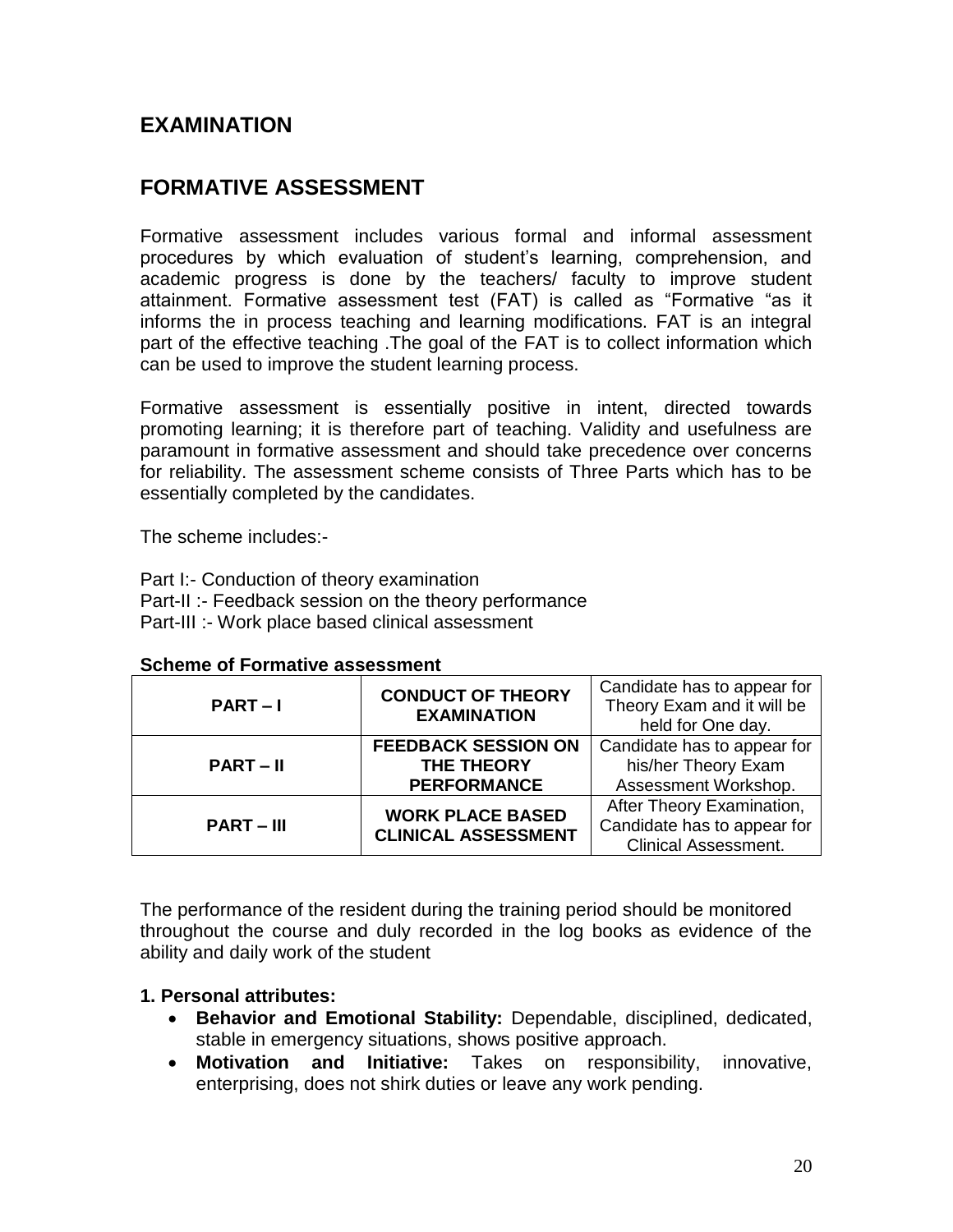- **Honesty and Integrity:** Truthful, admits mistakes, does not cook up information, has ethical conduct, exhibits good moral values, loyal to the institution.
- **Interpersonal Skills and Leadership Quality:** Has compassionate attitude towards patients and attendants, gets on well with colleagues and paramedical staff, is respectful to seniors, has good communication skills.

### **2. Clinical Work:**

- **Availability:** Punctual, available continuously on duty, responds promptly on calls and takes proper permission for leave.
- **Diligence:** Dedicated, hardworking, does not shirk duties, leaves no work pending, does not sit idle, competent in clinical case work up and management.
- **Academic ability:** Intelligent, shows sound knowledge and skills, participates adequately in academic activities, and performs well in oral presentation and departmental tests.
- **Clinical Performance:** Proficient in clinical presentations and case discussion during rounds and OPD work up. Preparing Documents of the case history/examination and progress notes in the file (daily notes, round discussion, investigations and management) Skill of performing bed side procedures and handling emergencies.

**3. Academic Activity:** Performance during presentation at Journal club/ Seminar/ Case discussion/Stat meeting and other academic sessions. Proficiency in skills as mentioned in job responsibilities.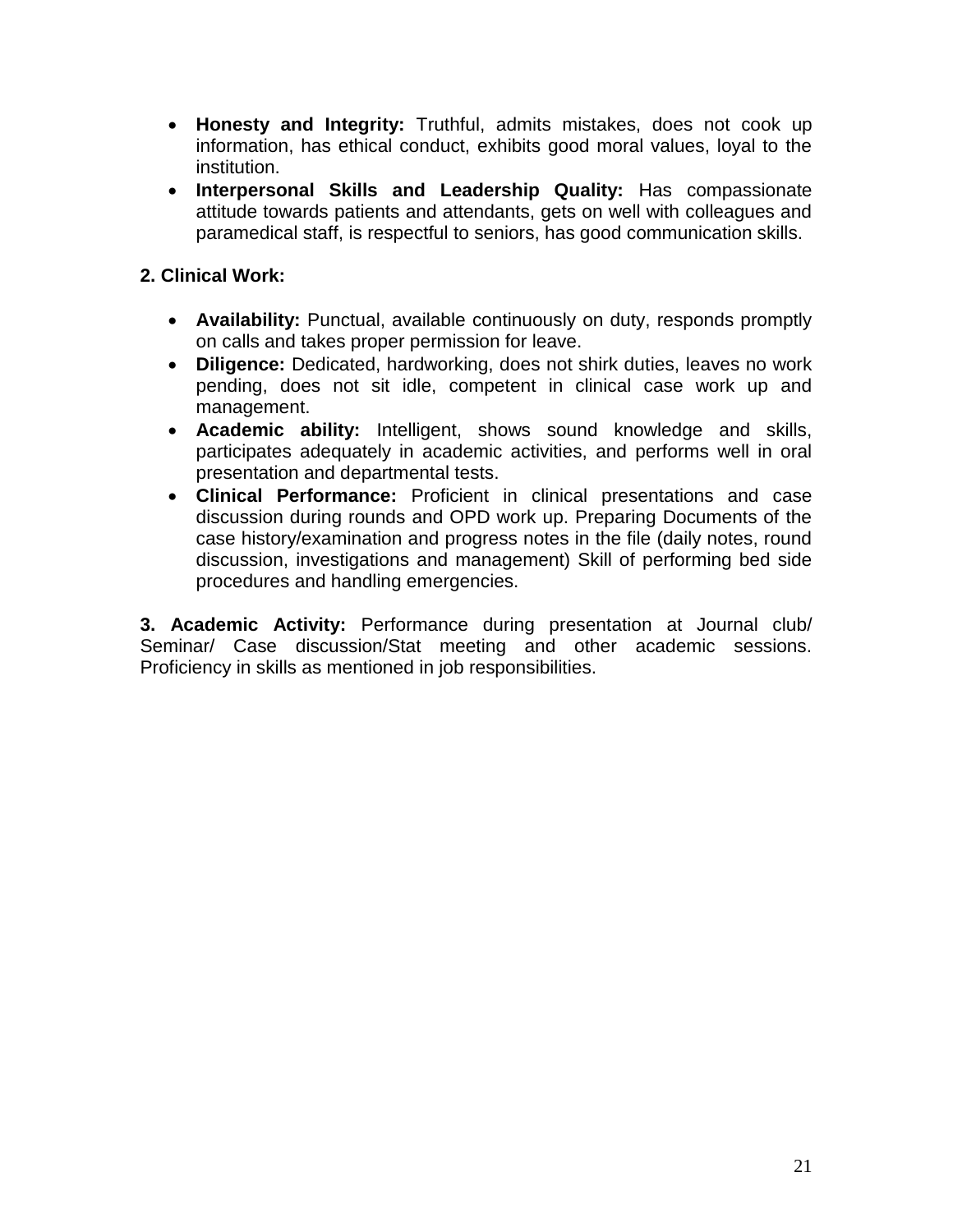## **FELLOWSHIP EXIT EXAMINATION**

The summative assessment of competence will be done in the form of Fellowship Exit Examination leading to the award of the degree of Fellow of National Board in High Risk Pregnancy & Perinatology . The FNB final is a two-part examination comprising the theory and practical part

#### **Theory Examination:**

- **1. The Theory examination comprises of one paper with maximum marks of 100.**
- **2. There are 10 short notes of 10 marks each in the Theory paper**
- **3. Maximum time permitted is 3 hours.**

#### **Practical Examination:**

- **1. Maximum marks : 300**
- **2. Comprises of Clinical Examination and viva**
- The candidate has to score a minimum of 50% marks in aggregate i.e. 200 out of total 400 marks (Theory & Practical) with at least 50% marks in theory examination to qualify in the Fellowship Exit Exam. i.e. separate passing in theory & practical.
- The Theory and Practical of Fellowship Exit Examination shall be conducted at the same examination centre of the concerned specialty.

#### **Declaration of FNB Results**

- 1. Fellowship Exit Examination is a qualifying examination.
- 2. Results of Fellowship Exit Examination (theory & practical) are declared as PASS/FAIL.
- 3. FNB degree is awarded to a FNB trainee in the convocation of NBE.